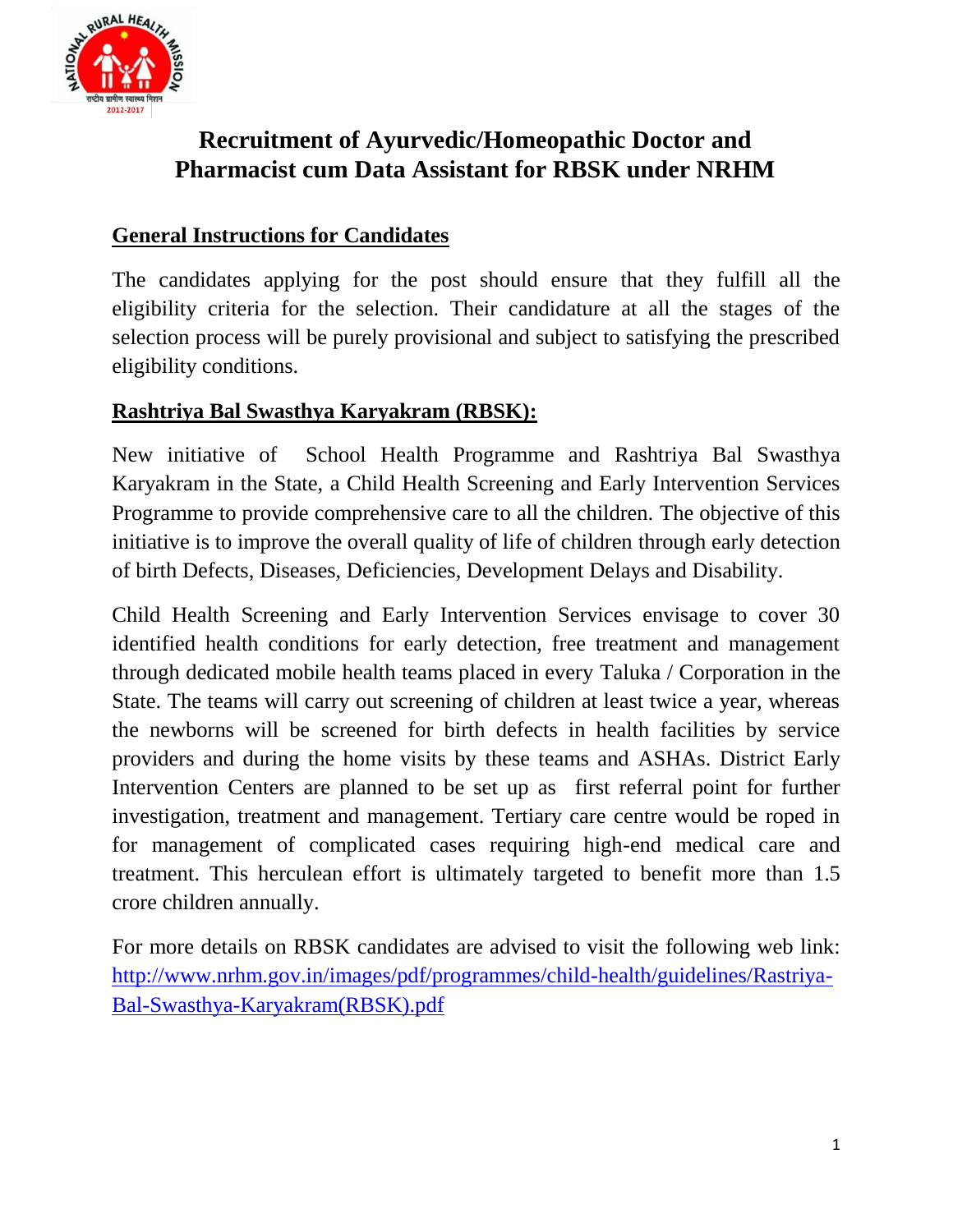

### 1. **General information:**

- a. There are total number of **1984** posts (496 Male Ayurvedic Doctors, 496 Female Ayurvedic Doctors and 496 Male Homeopathic Doctors, 496 Female Homeopathic Doctors) and **992** posts of Pharmacist cum Data Assistant to be filled up under RBSK.
- b. However, management has right to change the number of posts at any time during and/or after recruitment process.
- c. These positions are purely on contractual basis for 11 months only.
- d. Candidates selected for the post of Ayurvedic / Homeopathic Doctor will get fixed monthly remuneration of Rs. 20,000/- . There will be no other allowances paid to the candidate.
- e. Candidates selected for the post of Pharmacist cum Data Assistant will get fixed monthly remuneration of Rs. 8,500/-. There will be no other allowances paid to the candidate.
- f. The Online Applications can be submitted till the last date of application. After the due date the link will be disabled.

### 2. **Eligibility Criteria for the applicant:**

- a. Candidate's Age must not be more than 40 years for Pharmacist cum Data Assistant and 40 years for Ayurvedic / Homeopathic Doctor as on 18th October, 2013.
- b. Candidate must be a citizen of India.
- c. Candidate must possess a valid degree (BAMS /BSAM /BHMS/B. Pharm.) from recognized colleges/universities.
- d. Candidate must have valid registration with respective Homeopathy /Ayurved /Pharmacy council of Gujarat.
- e. Candidate should have proficiency in Gujarati, Hindi and English languages.
- f. In order to provide the health services for rural areas, the knowledge of Gujarati language will be essential for the candidate.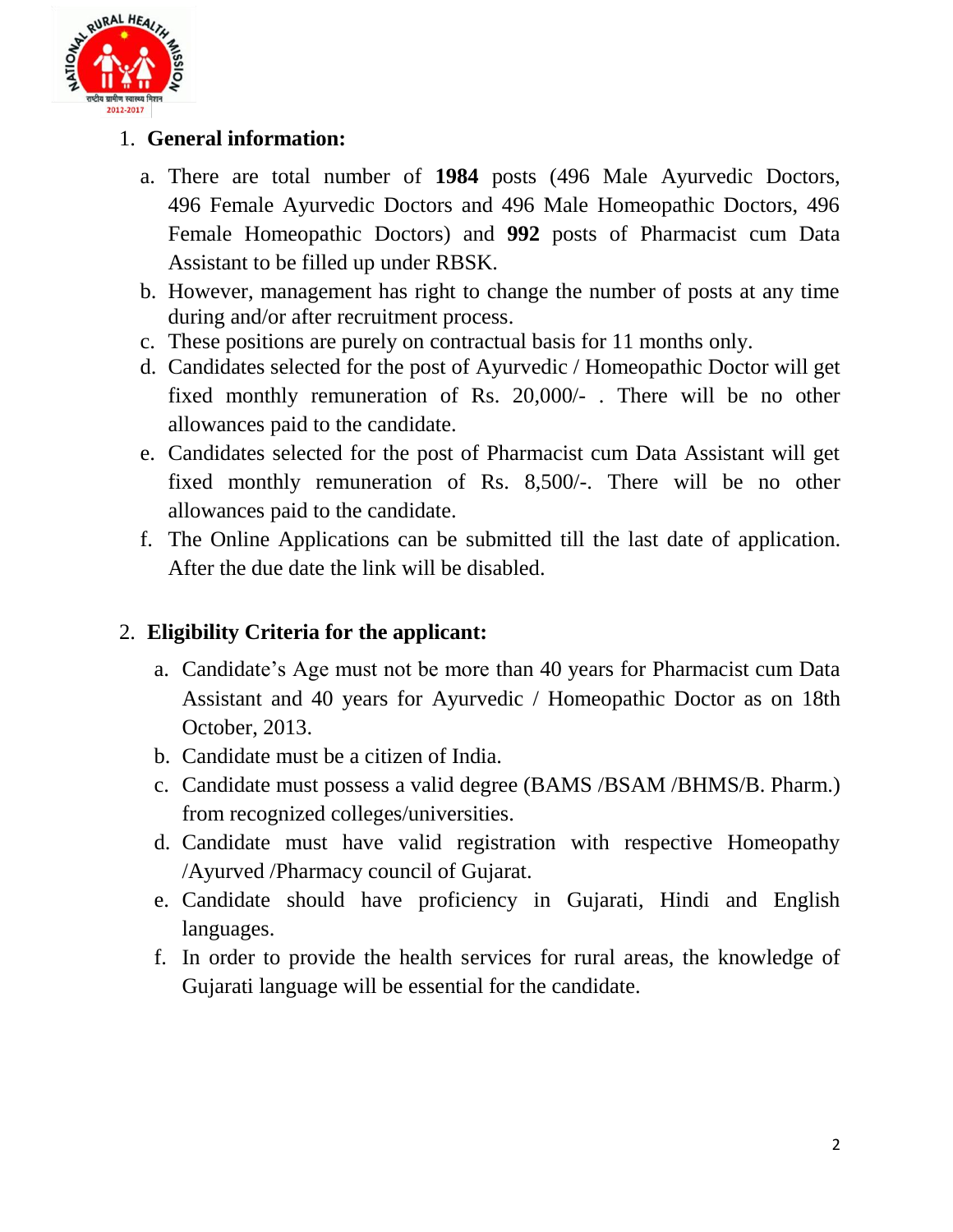

# 3. **Criteria for Merit List:**

Selection criteria for this post is purely on merit basis

- a. The merit will be count on the basis of 40 percentage weightage of his/her percentage obtain in his/her Higher Secondary Board (Science Subjects) and 40 percentage weightage of his/her percentage obtain in his/her graduation.
- b. The 10 percentage weightage will be given to the candidate who have been passed his/her Higher Secondary Board from the Gujarat and 10 percentage weightage will be given to the candidate who have been passed his/her graduation from the Gujarat.
- c. Number of attempts in qualifying graduation & HSC
- d. Each additional attempt (after first attempt) will lead to a deduction of 3% marks from percentage achieved in qualifying graduation  $& HSC$
- e. Attempts will be counted on the basis of valid Attempt Certificate issued by School / College / University.
- f. Candidate having earlier Date of Birth will be preferred in case of the same merit position between/among candidates
- g. For the post of Pharmacist cum Data Assistant, candidate having additional certification/qualification in the areas of Management/Computer will be preferred in case of same merit position between/among candidates.

#### 4. **Instruction to fill up Online Application form:**

- a. Any incomplete and/or vacant box (\*Mandatory) in application form will lead to disqualification of candidature.
- b. Write your surname and name as spelt in degree certificate.
- c. The Date of Birth will be accepted as mentioned in the SSC or School Leaving Certificate.
- d. Only recent passport size color photograph in .jpg format of maximum 100 KB in size can be uploaded.
- e. Be careful while entering your e-mail address and mobile number as all the official communication with candidate will be through these only.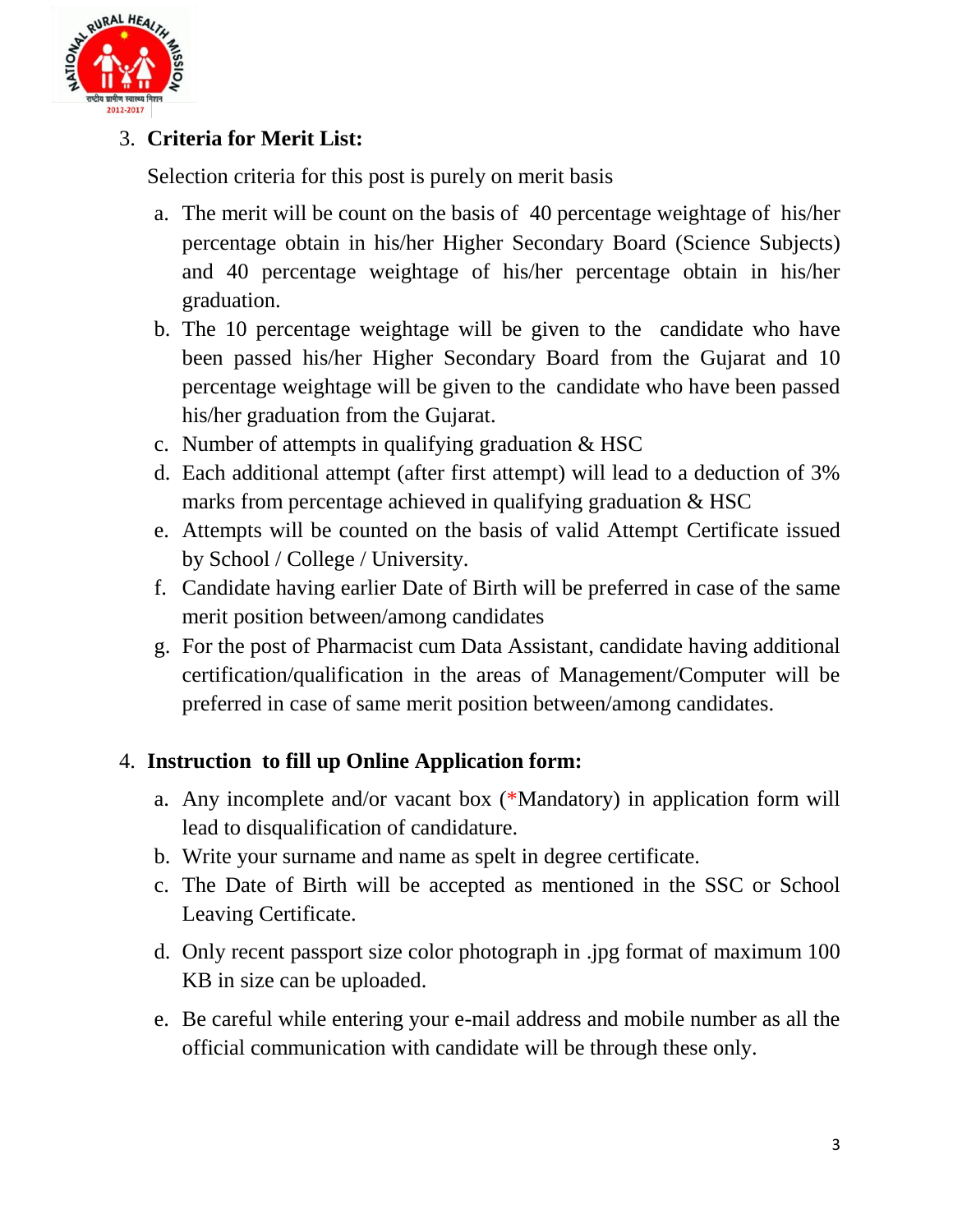

- f. Candidate is required to indicate all her/his preferences compulsory in the rank of 1 to 5 (5 locations) for the posting, so that he/she can be posted at preferred District.
- g. If preferential place is not available, management will have all the rights to appoint at any other available place.
- h. When online application is successfully submitted, a confirmatory e-mail and SMS of registration number will be sent to the candidate.
- i. It is advised to take a print of submitted application form and keep the same for the future reference.
- j. Candidate can only edit application with the help of system generated application number/registration number, e-mail address / Mobile Number and Date of Birth.
- k. Any editing in submitted application form will be permitted up to the last date of application. After the due date the link will be disabled. But it is advised to enter correct and verified information while filling up online application. Editing in the submitted online application is permitted for three times only.
- l. Candidate must register her/his name under the Gujarat Medical Practitioner Act, 1963 before joining, if not already done.
- m. Candidate should refer to **Frequently Asked Questions (**FAQs) section for detailed information to fill up the online application form.
- n. In case of any guidance/information/clarification regarding this vacancy. Candidate can contact RBSK Recruitment team over an e-mail ID: **[rbsk.health.gujarat@gmail.com.](mailto:rbsk.health.gujarat@gmail.com)** You may also contact **079-23241124** on working days between 10.30 hrs. 17.30 hrs.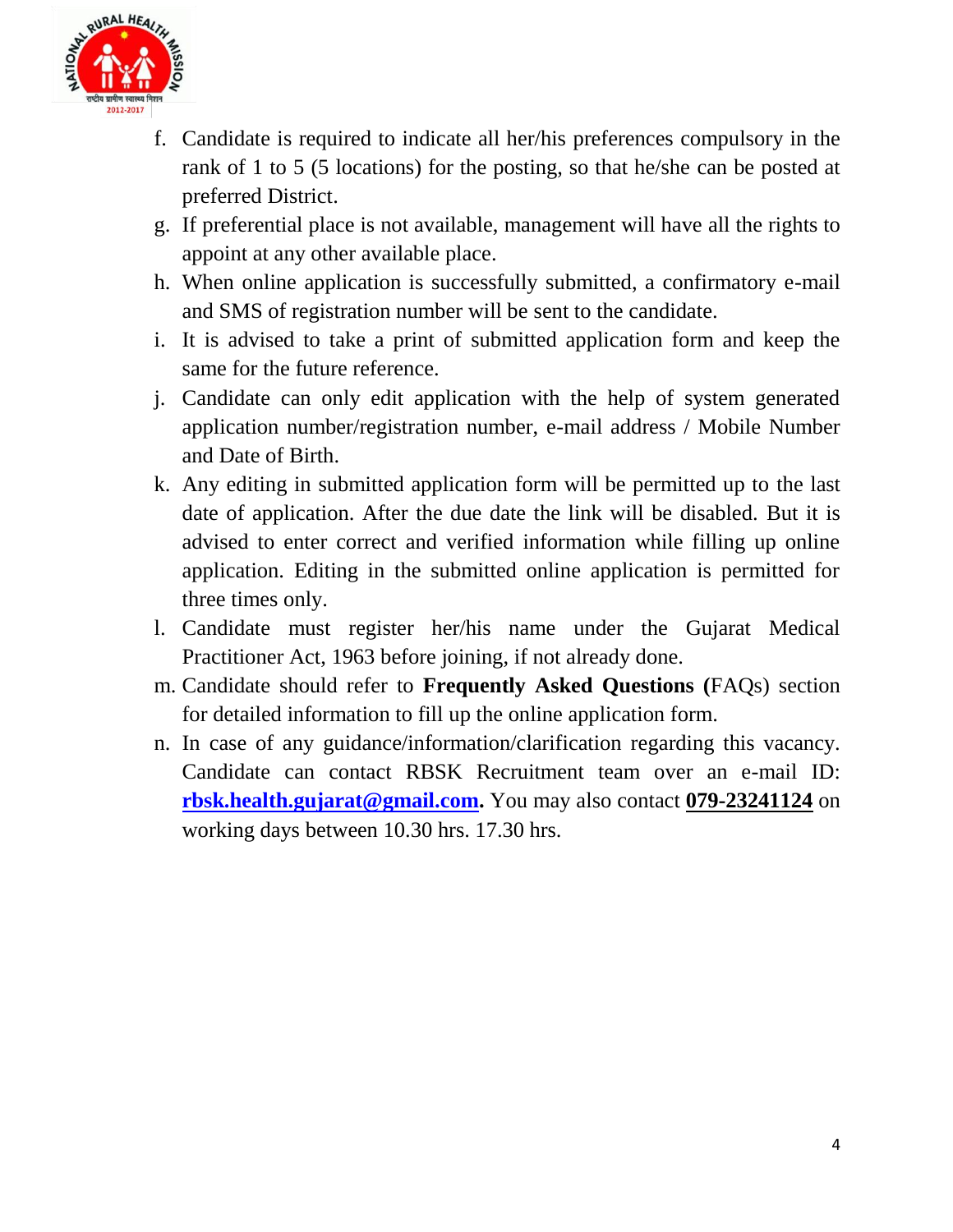

### **Frequently Asked Questions**

### **1. How do I access the site to fill up the online application?**

An applicant should log on to the job portal to access the home page of the online application. Link is available on [www.gujhealth.gov.in](http://www.gujhealth.gov.in/) website or in advertisement

### **2 Are there any detailed instructions to guide an applicant for submitting an online application?**

Yes, an applicant must refer to the detailed instructions which are available on website http://gujhealth.gov.in/nrhm for filling up the online application.

### **3. What should I do if there is lot of delay in accessing the page?**

The delay in accessing the Page depends upon various factors like Internet Speed, large number of applicants trying to register the application at the same time etc. Therefore if you are not able to get the page for registration promptly, please retry after some time or during off-peak hours.

# **4. What information/ details /items are required while filling the on-line application form?**

The instructions/ items which are required to submit the application have been explained in the FAQs given below. In addition to these, you should have the relevant information/ details for all the columns which are required to be filled up.

### **5. Is it necessary to fill up the details related to Mobile phone number, phone no. with area code/e-mail?**

At Present mobile phone number and e mail id are mandatory to be filed in by the candidate; phone no. with area code is optional. However, it is advisable that this particular may be filled up so that an applicant can be easily accessed/ contacted if required by the Health department.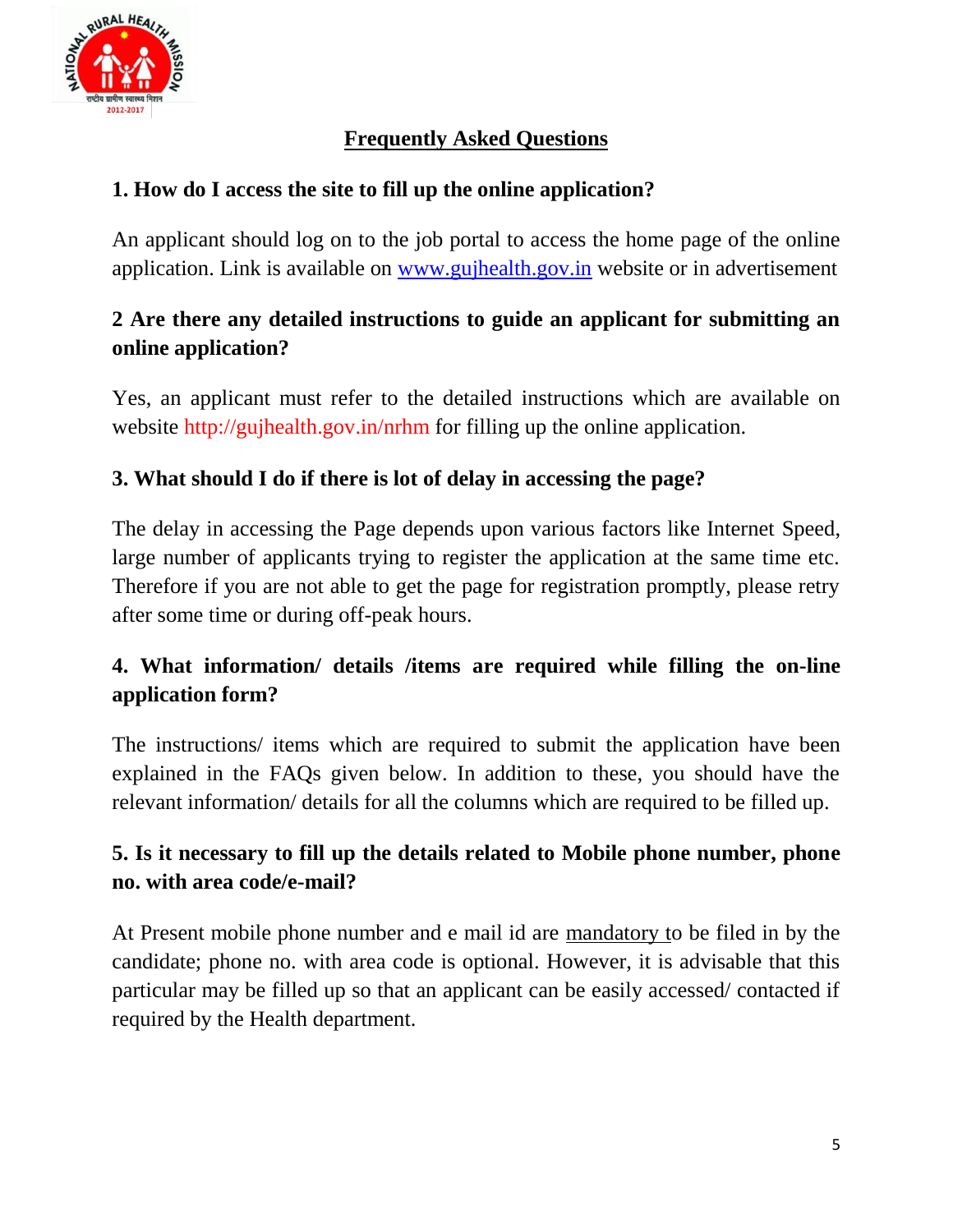

# **6. I have successfully submitted the online application, should I send the print outs of the application to the Health department by post?**

Once an application has successfully submitted through online, the same gets registered with the department and **the applicant is not required to send a hard copy** of the print out of his/her application to the health department's office. However, it is strongly advised that the applicant keeps a hard copy of his /her application for his/her own record and future communication with the department, if any.

### **7. I filled my form and submitted online the form. I have made some errors. What should I do to remove these errors or edit the information?**

In case you have submitted the application form successfully and later on you come to know that you have committed a mistake, then you can edit your application, correcting the errors/omissions/mistakes maximum three times till last day of submission. However you must entered your application number and your date of birth.

#### **8. In which format the scanned photograph should be?**

The photograph should be in **.jpg** format. Only color photograph will be accepted and quality of photograph should be good enough to be identifiable and acceptable.

#### **9. What should be the size of the scanned photograph?**

The photograph should not exceed 100 KB in size and also to be ensured that the uploaded photograph is proper.

### **10. How do I know that my application is registered? OR How do I reconfirm that my application is saved and received in system?**

The successful submission of the online application displays the message that the application has been submitted successfully. The generation of the unique registration ID number combined with the display of this message indicates that the application has been registered.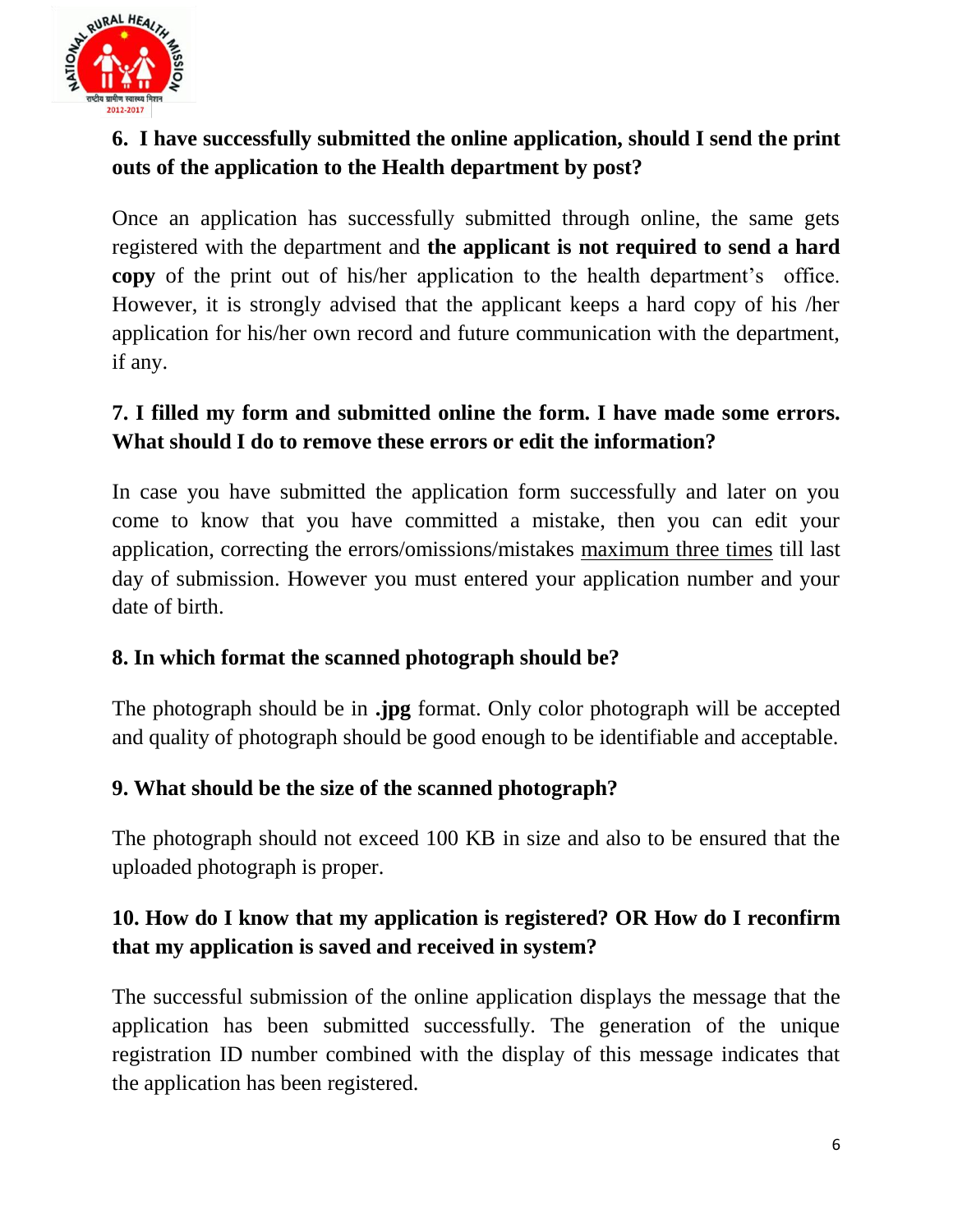

# **11. I got Blank / Zero Registration No. after submission of application online?**

This may mean that the application has not been submitted successfully and you are required to apply afresh.

# **12 After filling up the complete form, I got Blank Screen / Internet got disconnected / My PC closed / hanged / shutdown. Is my application saved / registered?**

On completion of application Registration ID (RID) is generated by the system. If the same has not been generated and you are disconnected midway due to any reason, you have to enter the details of application afresh.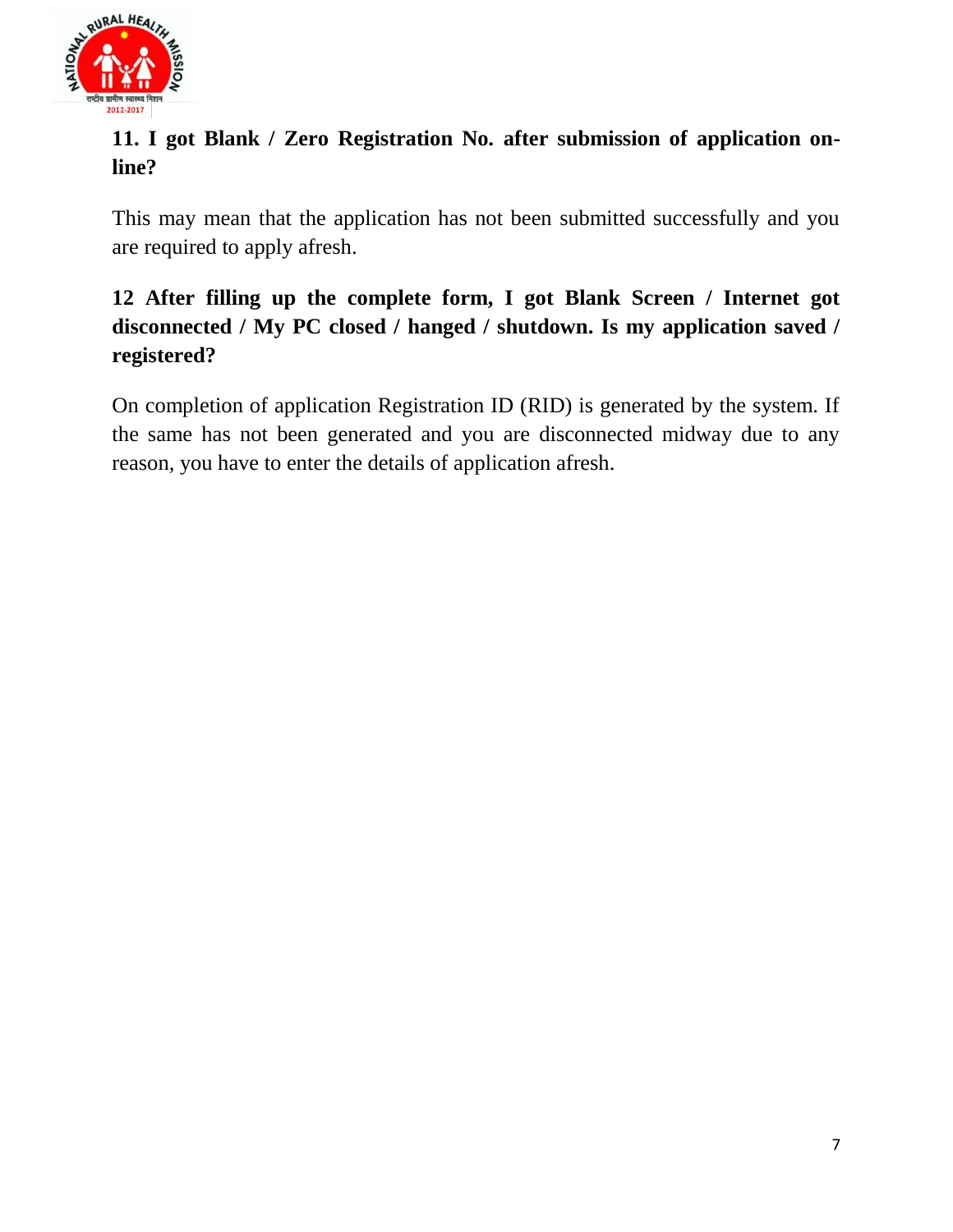

# **Terms of Reference of AYURVEDIC / HOMEOPATHIC DOCTORS for Rashtriya Bal Swasthya Karyakram (RBSK) under NRHM**

**Reporting Officer:** Reproductive child Health Officer (RCHO) through Taluka Health Officer (THO)

**Qualification:** Candidate must possess degree (BAMS/BSAM/BHMS) from recognized colleges/universities. Candidate must have valid registration with respective Homeopathy/Ayurved council of Gujarat.

**Summary of job:** S/he shall be responsible for the overall health screening and health education activities in schools, Anganwadi centers and outreach area. S/he shall also be responsible for the planning, implementation & reporting of the RBSK in their specified area. Candidates should have proficiency in Gujarati, Hindi and English languages.

**Age Limit:** maximum age limit is of 40 years.

**Honorarium:** Maximum consolidated fixed monthly remuneration of Rs. 20,000/-. There will be no other allowances paid to the candidate.

#### **Specific duties and responsibilities will include:**

- 1. Daily (working Days) visit of school and Anganwadi centers for screening of children as per the action plan.
- 2. Action plan of assigned area will be prepared with the help of concern THO and publish widely in the field as well as on the department's website.
- 3. The Health screening includes Anthropometric measurements, calculating BMI, Screening of 4 "D" ( **D**efects at Birth, **D**iseases **D**eficiency and **D**evelopment delays including **D**isabilities)
- 4. Should provide first aid in normal as well as emergency cases.
- 5. Spot treatment of children with minor ailments with help of FHW
- 6. Referral Services
- 7. Filling the RBSK formats
- 8. Convergence of RBSK with existing National Health Programs like RNTCP, NLEP, NVBDCP etc.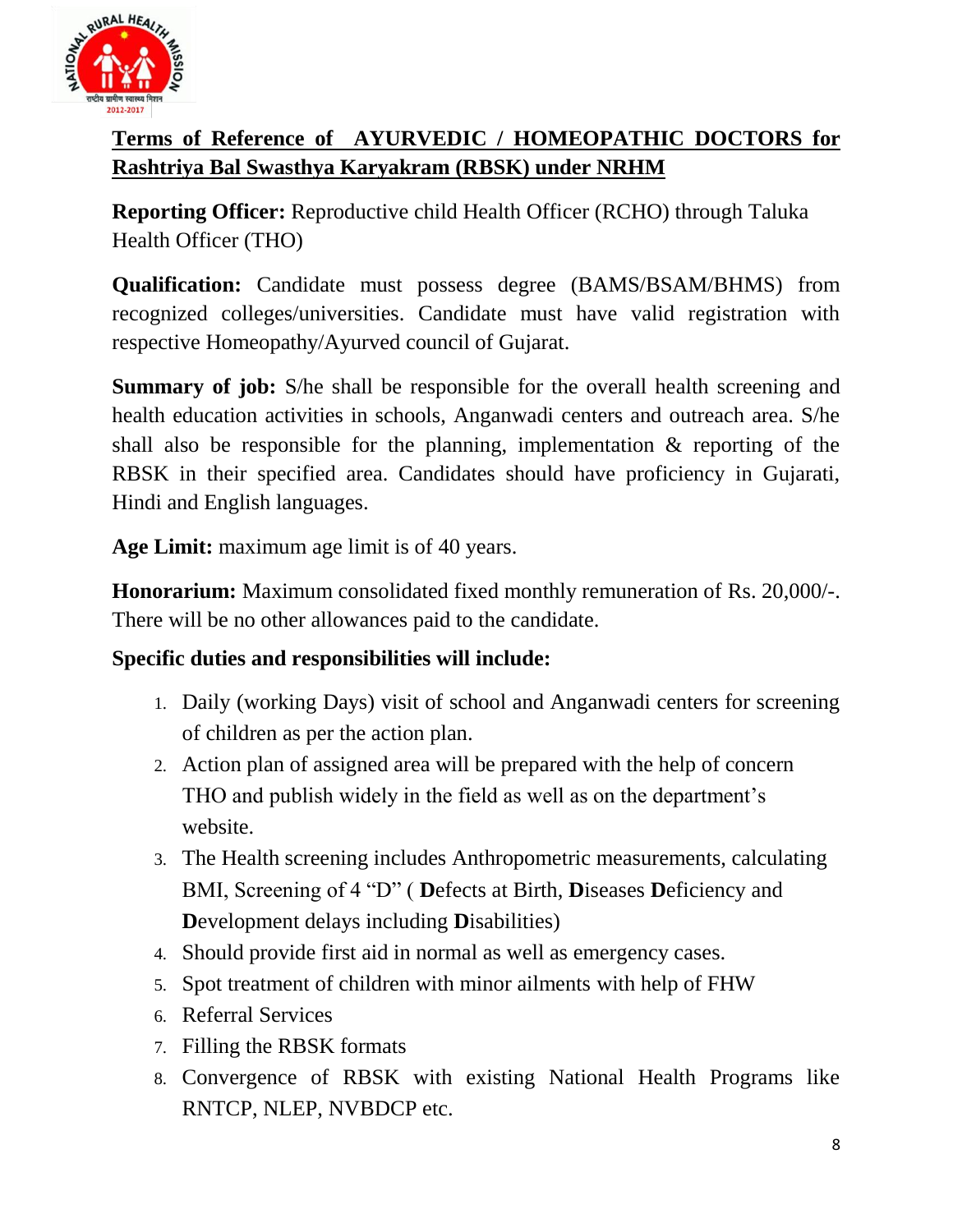

- 9. Undertake monitoring (planned, periodic and random) of interventions and implementation.
- 10. Ayurvedic / Homoeopathy Doctor shall attend the meeting at the district level convened by the CDHO and attends the Monthly meeting organized at the Taluka level.
- 11. Ensure timely submission of reports and returns to RCHO/district authorities through concerned THO in the prescribed format.
- 12. Ensure proper maintenance of records & registers etc. of medicines, instruments, books, stationeries etc.
- 13. Monitoring and verification of Online data entry work
- 14. Active coordination with Gram Sanjivani Samiti.
- 15. Documentation of field level innovations, achievement and challenges in implementation of the programme.
- 16. To plan, implement and monitor "School Health Festival" activities with the help of concern THO.
- 17. Information/documentation dissemination to stakeholders at district and State level
- 18. Coordinate with different stake holders for mobilizing support.
- 19. Follow up with ASHAs & ANMs on progress of assigned jobs.
- 20. Outreach session of Adolescent Friendly Health Services (AFHS)
- 21. Visit & Health check-up of new born to six weeks children
- 22. Health check up of all undernourished / Malnourished children and proper referral
- 23. Nutrition & Health education session in schools, colleges and other teaching institutes
- 24. Water sample testing for chlorination
- 25. Any other work assigned by the Chief District Health Officer (CDHO) and above cadre officers from time to time.
- 26. During emergency and epidemics Ayurvedic / Homoeopathy Doctor has to perform any duty assigned by the higher authorities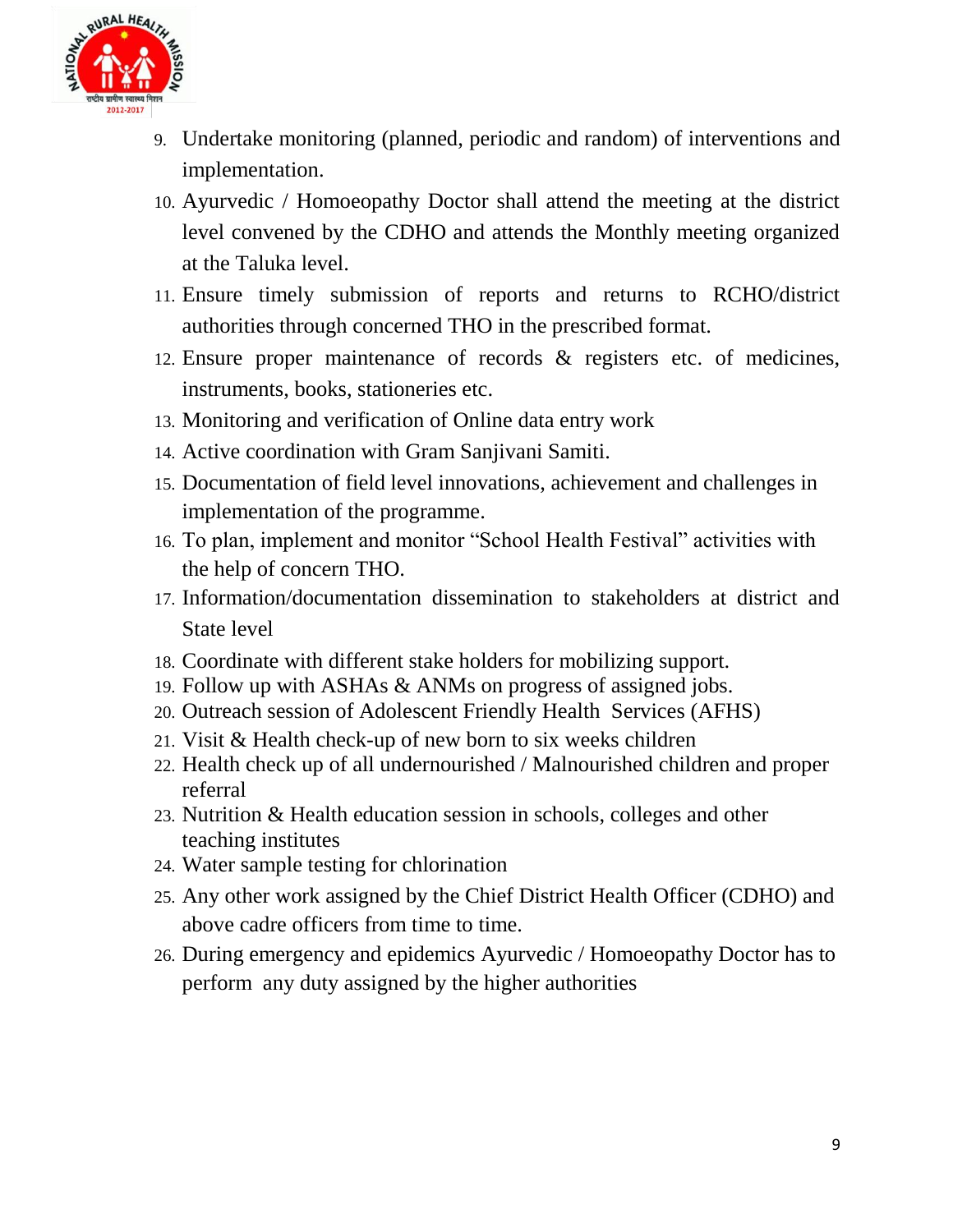

# **Terms of Reference of PHARMACIST cum DATA ASSISTANT for Rashtriya Bal Swasthya Karyakram (RBSK) under NRHM**

**Reporting Officer:** Ayurvedic / Homeopathic doctor of team and Taluka Health Officer (THO).

**Summary of job:** S/he shall be responsible for dispending drugs and maintaining records. S/he shall also be responsible for the data management & reporting of the RBSK in their specified area. Candidates should have proficiency in Gujarati, Hindi and English languages. Computer literacy and documentation skill is must for this post.

**Qualification:** Candidate must possess degree (Bachelor of Pharmacy) from recognized colleges/universities. Candidate must have valid registration with Pharmacy council of Gujarat.

**Age Limit:** maximum age limit is of 40 years.

**Honorarium:** Maximum consolidated fixed monthly remuneration of Rs. 8,500/-. There will be no other allowances paid to the candidate.

#### **Specific duties and responsibilities will include:**

- 1. Daily (working Days) visit to school and Anganwadi Centers for screening of children with team as per the action plan. S/He is responsible for dispensing drugs with the help of FHW as per EDL.
- 2. S/He will be responsible for drug dispensing; maintaining stocks and informs authority about near expiry drugs well in advance.
- 3. S/He will be responsible for daily online data entry work of RBSK.
- 4. S/He will be responsible for timely preparation and submission of reports in the prescribed format.
- 5. Ensure proper maintenance of records & registers etc. of medicines, instruments, books, stationeries etc.
- 6. Record Maintenance of team
- 7. Record of any unexpected health events in area and same report to the THO.